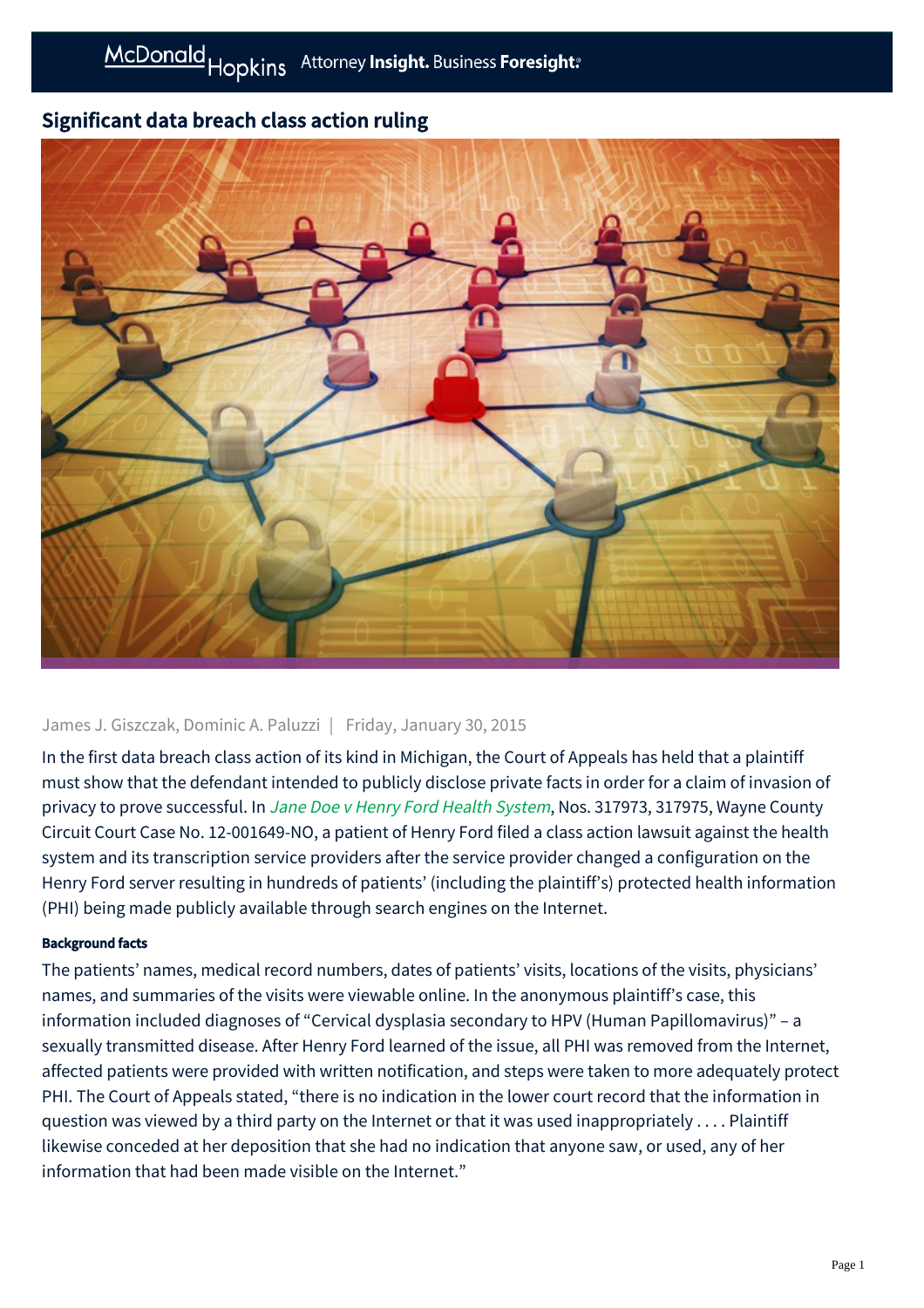After receiving notification of the breach, plaintiff filed a lawsuit in Wayne County Circuit Court and sought class certification. Her complaint had three claims: (1) negligence; (2) invasion of privacy; and (3) breach of contract. Although plaintiff sought "all damages", when pressed on the issue in discovery, she advanced a theory of "presumed damages". The only losses, however, that plaintiff allegedly incurred was \$275 for LifeLock credit monitoring.

Despite objections from defendants Henry Ford and Perry Johnson and Associates, Inc., the trial court granted class certification for 159 similarly situated plaintiffs and denied defendants' motions for summary disposition. Defendants appealed both rulings and were granted leave.

## Court of Appeals decision

The three-judge panel said in its decision that summary disposition should have been granted by the trial judge in favor of the defendants and ordered that the action be sent back to the trial judge for that purpose. The Court of Appeals also reversed the class certification.

The appellate court explained that in Michigan an invasion of privacy is based on intention, but in this case the medical records were exposed due to an accidental error by the subcontractor. "We are not aware of a Michigan case to overtly consider whether the disclosure of information to the public must be intentionally done, but nonetheless our review of Michigan caselaw leads us to conclude that it is in fact an intentional tort. Specifically, we find it notable that the public disclosure of private facts has been discussed by the Michigan Supreme Court as an intentional tort," the Court of Appeals stated.

"Because the undisputed facts in this case indicate nothing more than a negligent disclosure of private information, no material question of fact remains and summary disposition should have been granted regarding plaintiff's invasion of privacy claim," the panel wrote.

In addition, the plaintiff's claims for negligence and breach of contact failed because there was no showing of any actual damages as a result of the unintentional disclosure. The Court held that the "plaintiff's identity theft protection services are not cognizable damages in the absence of present injury." The panel indicated that any damages that are incurred in anticipation of possible future injury (such as credit monitoring costs), rather than in response to present injuries, are not cognizable under Michigan law. "Plaintiff has not shown that the costs for the credit monitoring services related to a present, actual injury," the appellate court explained.

Michigan now joins the majority of state courts that have dismissed data breach cases based on a failure to prove actual cognizable damages as a result of the breach. McDonald Hopkins will continue to monitor the status of data breach litigation and provide timely updates.

The McDonald Hopkins' national Data Privacy and Cybersecurity team served as attorneys of record for one of the defendants.

For more information, please contact one of the attorneys listed below.



**[James J. Giszczak](https://mcdonaldhopkins.com/Team/Attorney/j/James-Giszczak)**